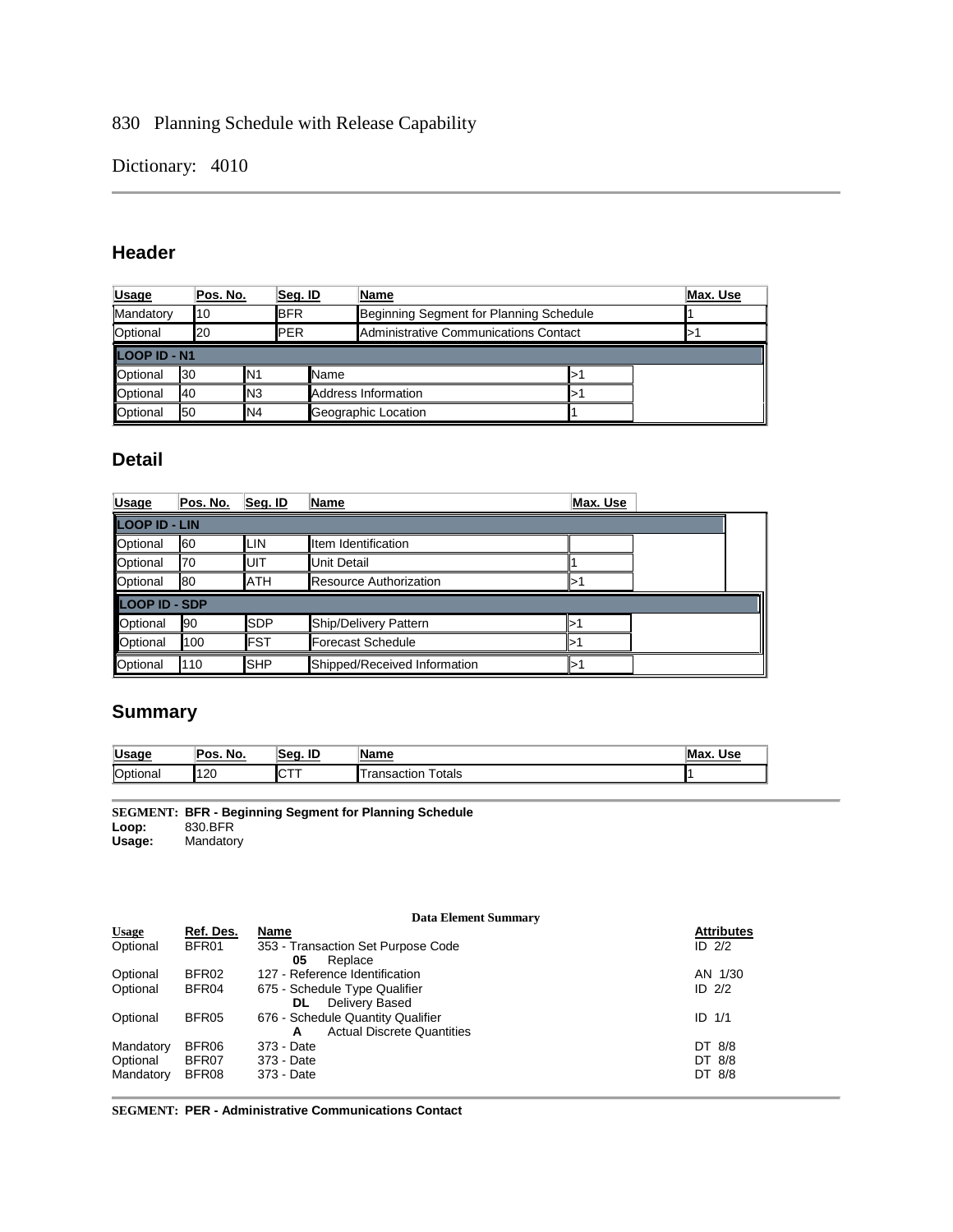**Loop:** 830.PER **Usage:** Optional

| <b>Usage</b><br>Mandatory<br>Optional            | Ref. Des.<br>PER <sub>01</sub><br>PER <sub>02</sub>              | <b>Data Element Summary</b><br>Name<br>366 - Contact Function Code<br><b>EX</b><br>Expeditor<br>93 - Name                                                                                                            | <b>Attributes</b><br>ID 2/2<br>AN 1/60            |
|--------------------------------------------------|------------------------------------------------------------------|----------------------------------------------------------------------------------------------------------------------------------------------------------------------------------------------------------------------|---------------------------------------------------|
| <b>SEGMENT: N1 - Name</b><br>Loop:<br>Usage:     | 830.N1<br>Optional                                               |                                                                                                                                                                                                                      |                                                   |
| <b>Usage</b><br>Mandatory                        | Ref. Des.<br>N <sub>101</sub>                                    | <b>Data Element Summary</b><br>Name<br>98 - Entity Identifier Code<br>ВT<br><b>Bill-to-Party</b><br><b>ST</b><br>Ship To                                                                                             | <b>Attributes</b><br>$ID$ $2/3$                   |
| Optional<br>Optional                             | N <sub>102</sub><br>N103                                         | SU<br>Supplier/Manufacturer<br>93 - Name<br>66 - Identification Code Qualifier<br>Assigned by Buyer or Buyer's Agent<br>92                                                                                           | AN 1/60<br>ID 1/2                                 |
| Optional                                         | N <sub>104</sub>                                                 | 67 - Identification Code                                                                                                                                                                                             | AN 2/80                                           |
| Loop:<br>Usage:                                  | 830.N1.N3<br>Optional                                            | <b>SEGMENT: N3 - Address Information</b>                                                                                                                                                                             |                                                   |
| <b>Usage</b><br>Mandatory<br>Optional            | Ref. Des.<br>N301<br>N302                                        | <b>Data Element Summary</b><br>Name<br>166 - Address Information<br>166 - Address Information                                                                                                                        | <b>Attributes</b><br>AN 1/55<br>AN 1/55           |
| Loop:<br>Usage:                                  | 830.N1.N4<br>Optional                                            | <b>SEGMENT: N4 - Geographic Location</b>                                                                                                                                                                             |                                                   |
| <b>Usage</b><br>Optional<br>Optional<br>Optional | <u>Ref. Des.</u><br>N401<br>N402<br>N403<br><b>CONTO LINE LO</b> | <b>Data Element Summary</b><br><u>Name</u><br>19 - City Name<br>156 - State or Province Code<br>116 - Postal Code<br>$\mathbf{A}$ and $\mathbf{A}$ are as $\mathbf{A}$ and $\mathbf{A}$ are as a set of $\mathbf{A}$ | <b>Attributes</b><br>AN 2/30<br>ID 2/2<br>ID 3/15 |

Attributes<br>ID 2/2

#### **SEGMENT: LIN - Item Identification Loop:** 830.LIN

**Usage:** Optional

|              |                   | Data Element Summary               |                   |
|--------------|-------------------|------------------------------------|-------------------|
| <b>Usage</b> | Ref. Des.         | Name                               | <b>Attributes</b> |
| Mandatory    | LIN <sub>02</sub> | 235 - Product/Service ID Qualifier | ID $2/2$          |
|              |                   | Buver's Part Number<br>ВP          |                   |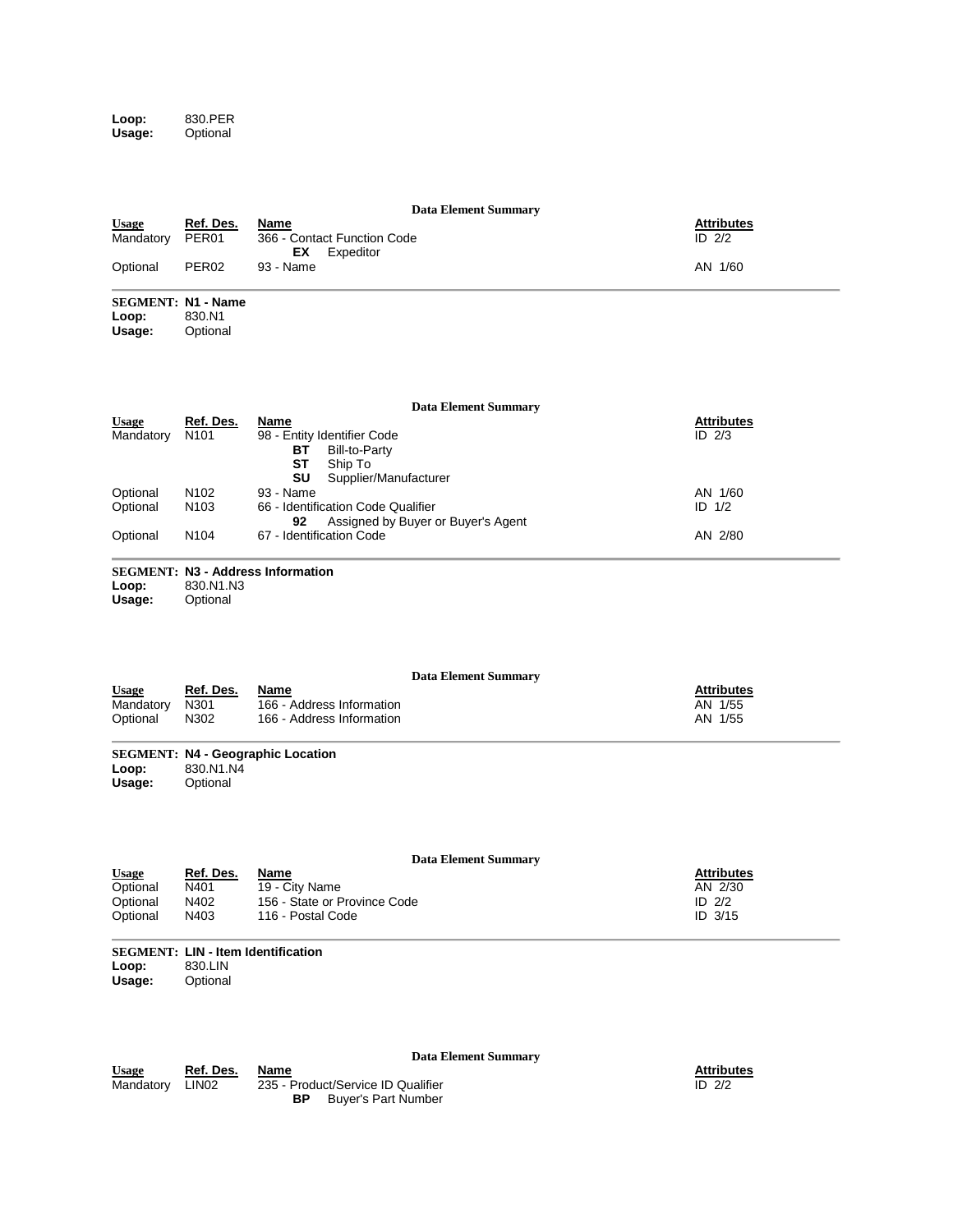| Mandatory | LIN <sub>03</sub> | 234 - Product/Service ID              | AN 1/48  |
|-----------|-------------------|---------------------------------------|----------|
| Optional  | LIN <sub>04</sub> | 235 - Product/Service ID Qualifier    | ID $2/2$ |
|           |                   | Vendor's (Seller's) Part Number<br>VP |          |
| Optional  | LIN <sub>05</sub> | 234 - Product/Service ID              | AN 1/48  |
| Optional  | LIN <sub>06</sub> | 235 - Product/Service ID Qualifier    | ID $2/2$ |
|           |                   | <b>Buyer's Part Number</b><br>ВP      |          |
| Optional  | LIN07             | 234 - Product/Service ID              | AN 1/48  |
| Optional  | LIN <sub>08</sub> | 235 - Product/Service ID Qualifier    | ID $2/2$ |
|           |                   | <b>Part Number Description</b><br>PD. |          |
| Optional  | LIN <sub>09</sub> | 234 - Product/Service ID              | AN 1/48  |
|           |                   |                                       |          |

#### **SEGMENT: UIT - Unit Detail Loop:** 830.LIN.UIT **Usage:** Optional

| <b>COMPOSITE: UIT01 - C001 - Composite Unit of Measure</b><br>830.LIN.UIT.UIT01<br>Loop:<br>Usage:<br>Mandatory |                             |                                                                                               |                               |  |  |  |
|-----------------------------------------------------------------------------------------------------------------|-----------------------------|-----------------------------------------------------------------------------------------------|-------------------------------|--|--|--|
| <b>Usage</b><br>Mandatory                                                                                       | Ref. Des.<br><b>UIT0101</b> | <b>Data Element Summary</b><br>Name<br>355 - Unit or Basis for Measurement Code<br>Each<br>EA | <b>Attributes</b><br>ID $2/2$ |  |  |  |
| Loop:                                                                                                           | 830.LIN.ATH                 | <b>SEGMENT: ATH - Resource Authorization</b>                                                  |                               |  |  |  |

Loop.<br>Usage: **Usage:** Optional

|                 |                                                                        |            | Data Element Summary                                                                 |                   |
|-----------------|------------------------------------------------------------------------|------------|--------------------------------------------------------------------------------------|-------------------|
| <b>Usage</b>    | Ref. Des.                                                              | Name       |                                                                                      | <b>Attributes</b> |
| Mandatory       | ATH <sub>01</sub>                                                      | FI         | 672 - Resource Authorization Code<br>Finished (Labor, Material, and Overhead/Burden) | ID $2/2$          |
|                 |                                                                        | МT         | Material                                                                             |                   |
| Optional        | ATH <sub>02</sub>                                                      | 373 - Date |                                                                                      | DT 8/8            |
| Loop:<br>Usage: | <b>SEGMENT: SDP - Ship/Delivery Pattern</b><br>830.LIN.SDP<br>Optional |            |                                                                                      |                   |

|              | Data Element Summary |                                                                           |                   |  |  |  |
|--------------|----------------------|---------------------------------------------------------------------------|-------------------|--|--|--|
| <b>Usage</b> | Ref. Des.            | Name                                                                      | <b>Attributes</b> |  |  |  |
| Mandatory    | SDP01                | 678 - Ship/Delivery or Calendar Pattern Code<br>Monday through Friday     | $ID$ $1/2$        |  |  |  |
| Mandatory    | SDP02                | 679 - Ship/Delivery Pattern Time Code<br>1st Shift (Normal Working Hours) | $ID$ $1/1$        |  |  |  |

#### **SEGMENT: FST - Forecast Schedule**

**Loop:** 830.LIN.SDP.FST

**Usage:** Optional